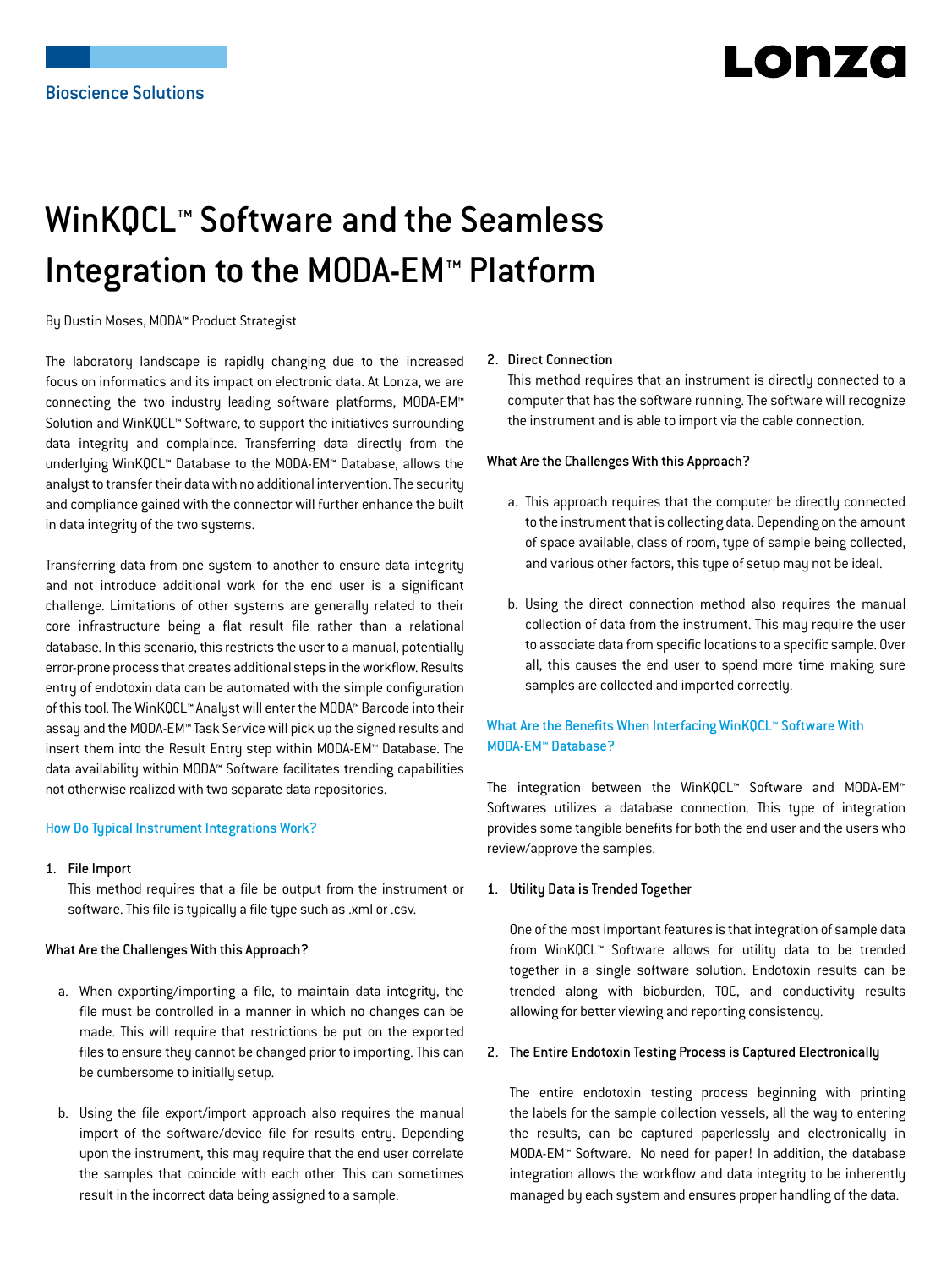## 3. Automatically Import Sample Results

The integration of WinKQCL™ Data into MODA-EM™ Software allows for automatic transport of sample results into MODA-EM™ Database without the need of a direct connection cable or file import/export procedure. In addition, the results are automatically imported into the MODA-EM™ Software, once the results are reviewed in WinKQCL™ Software without anyone having to click a single button in the MODA-EM™ Software. This makes the integration seamless and saves time for the end user!

### How Does the WinKQCL™ Integration Work?



1. During the setup of the endotoxin assay in the WinKQCL™ Software, the MODA-EM™ Barcodes for the endotoxin samples will be input into a specific field. This field could be Name, ID, or Lot Number.



2. Once the assay has completed in the WinKQCL™ Software, it will need to be signed for and reviewed electronically.